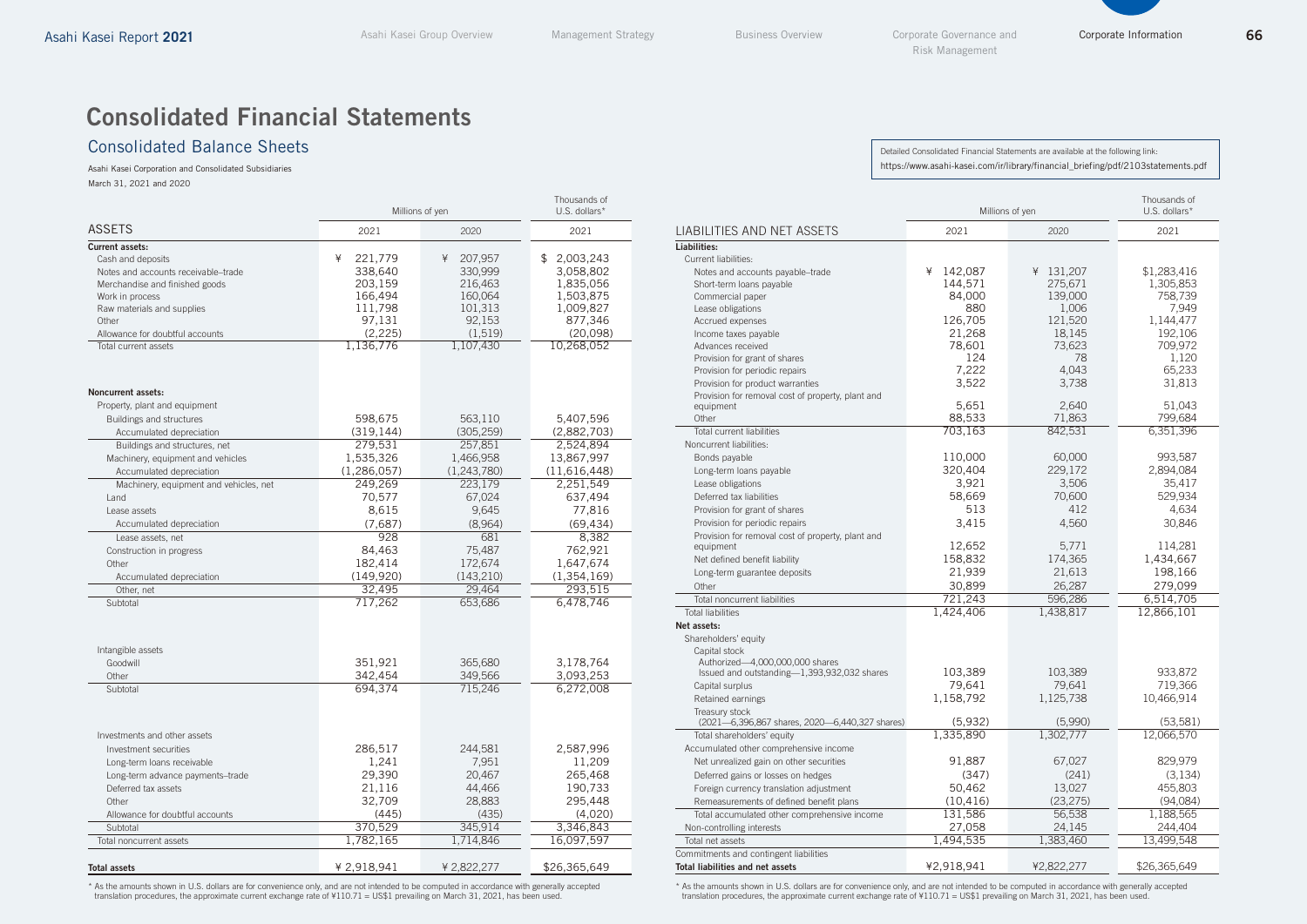Corporate Information

#### Consolidated Statements of Income

Asahi Kasei Corporation and Consolidated Subsidiaries Years Ended March 31, 2021 and 2020

|                                                      | Millions of yen | Thousands of<br>U.S. dollars* |               |
|------------------------------------------------------|-----------------|-------------------------------|---------------|
|                                                      | 2021            | 2020                          | 2021          |
| <b>Net sales</b>                                     | ¥2,106,051      | ¥2,151,646                    | \$19,023,133  |
| Cost of sales                                        | 1,425,342       | 1,476,606                     | 12,874,555    |
| <b>Gross profit</b>                                  | 680,709         | 675,040                       | 6,148,577     |
| Selling, general and administrative expenses         | 508,901         | 497,776                       | 4,596,703     |
| <b>Operating income</b>                              | 171,808         | 177,264                       | 1,551,874     |
| Non-operating income:                                |                 |                               |               |
| Interest income                                      | 1,895           | 2,769                         | 17,117        |
| Dividends income                                     | 4,308           | 5,251                         | 38,912        |
| Equity in earnings of affiliates                     | 3,451           | 7,138                         | 31,172        |
| Insurance income                                     | 2,618           | 1,724                         | 23,647        |
| Other                                                | 5,059           | 3,596                         | 45,696        |
| Total non-operating income                           | 17,331          | 20,479                        | 156,544       |
| Non-operating expenses:                              |                 |                               |               |
| Interest expense                                     | 3,209           | 4,016                         | 28,986        |
| Other                                                | 7,893           | 9,720                         | 71,294        |
| Total non-operating expenses                         | 11,102          | 13,735                        | 100,280       |
| Ordinary income                                      | 178,036         | 184,008                       | 1,608,129     |
| Extraordinary income:                                |                 |                               |               |
| Gain on sales of investment securities               | 17,312          | 13,679                        | 156,373       |
| Gain on sales of noncurrent assets                   | 353             | 4,268                         | 3,189         |
| Total extraordinary income                           | 17,665          | 17,948                        | 159,561       |
| Extraordinary loss:                                  |                 |                               |               |
| Loss on valuation of investment securities           | 66              | 1,953                         | 596           |
| Loss on disposal of noncurrent assets                | 10,637          | 9,668                         | 96,080        |
| Impairment loss                                      | 1,937           | 21,949                        | 17,496        |
| Loss on disaster                                     |                 | 2,437                         |               |
| Loss on fire at plant facilities                     | 22,287          |                               | 201,310       |
| Loss on product compensation                         | 2,118           | 5,173                         | 19,131        |
| Business structure improvement expenses              | 7,750           | 4,840                         | 70,003        |
| Total extraordinary loss                             | 44,795          | 46,022                        | 404,616       |
| Income before income taxes                           | 150,906         | 155,934                       | 1,363,075     |
| Income taxes - current                               | 73,273          | 54,173                        | 661,846       |
| - deferred                                           | (4, 465)        | (3,967)                       | (40, 331)     |
| Total income taxes                                   | 68,808          | 50,206                        | 621,516       |
| Net income                                           | 82,098          | 105,728                       | 741,559       |
| Net income attributable to non-controlling interests | 2,330           | 1,797                         | 21,046        |
| Net income attributable to owners of the parent      | ¥<br>79,768     | ¥<br>103,931                  | \$<br>720,513 |

\* As the amounts shown in U.S. dollars are for convenience only, and are not intended to be computed in accordance with generally accepted translation procedures, the approximate current exchange rate of ¥110.71 = US\$1 prevailing on March 31, 2021, has been used.

#### Consolidated Statements of Comprehensive Income

Asahi Kasei Corporation and Consolidated Subsidiaries

Years Ended March 31, 2021 and 2020

|                                                                                        | Millions of yen | Thousands of<br>U.S. dollars* |               |
|----------------------------------------------------------------------------------------|-----------------|-------------------------------|---------------|
|                                                                                        | 2021            | 2020                          | 2021          |
| Net income                                                                             | ¥ 82,098        | ¥105,728                      | 741,559<br>\$ |
| Other comprehensive income                                                             |                 |                               |               |
| Net (decrease) increase in unrealized gain on other<br>securities                      | 24,806          | (34,895)                      | 224,063       |
| Deferred gains or losses on hedges                                                     | (106)           | (201)                         | (957)         |
| Foreign currency translation adjustment                                                | 35,491          | (26, 115)                     | 320,576       |
| Remeasurements of defined benefit plans                                                | 12,631          | (3,867)                       | 114,091       |
| Share of other comprehensive income of affiliates<br>accounted for using equity method | 3,020           | (3,482)                       | 27,278        |
| Total other comprehensive income                                                       | 75,842          | (68, 561)                     | 685,051       |
| Comprehensive income                                                                   | ¥157,941        | ¥ 37,167                      | \$1,426,619   |
| Comprehensive income attributable to:                                                  |                 |                               |               |
| Owners of the parent                                                                   | ¥154,817        | ¥ 35,730                      | \$1,398,401   |
| Non-controlling interests                                                              | 3,124           | 1,437                         | 28,218        |

\* As the amounts shown in U.S. dollars are for convenience only, and are not intended to be computed in accordance with generally accepted translation procedures, the approximate current exchange rate of ¥110.71 = US\$1 prevailing on March 31, 2021, has been used.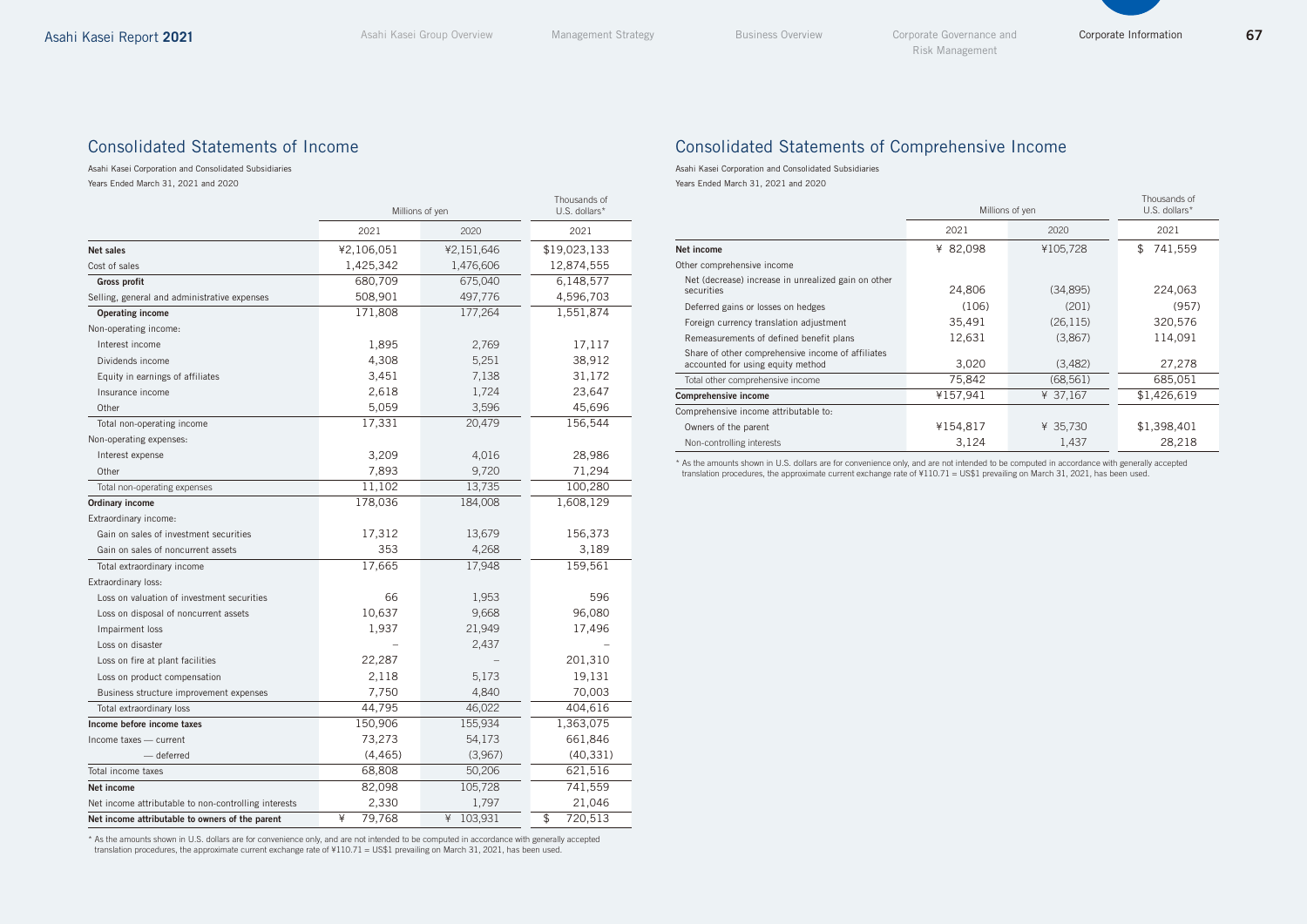# Consolidated Statements of Changes in Net Assets

Asahi Kasei Corporation and Consolidated Subsidiaries

Years Ended March 31, 2021 and 2020

|                                                         |                          |                 |                   |                |                               |                                        |                                                              |                                            |                                            |                         |                                                | Millions of yen          |
|---------------------------------------------------------|--------------------------|-----------------|-------------------|----------------|-------------------------------|----------------------------------------|--------------------------------------------------------------|--------------------------------------------|--------------------------------------------|-------------------------|------------------------------------------------|--------------------------|
|                                                         | Shareholders' equity     |                 |                   |                |                               | Accumulated other comprehensive income |                                                              |                                            |                                            |                         |                                                |                          |
|                                                         | Capital stock            | Capital surplus | Retained earnings | Treasury stock | Total shareholders'<br>equity | other securities                       | Net unrealized gain on Deferred gains or losses<br>on hedges | Foreign currency<br>translation adjustment | Remeasurements of<br>defined benefit plans | Total accumulated other | comprehensive income Non-controlling interests | Total net assets         |
| Balance at March 31, 2020                               | ¥103,389                 | ¥79,641         | ¥1,125,738        | $*(5,990)$     | ¥1,302,777                    | ¥67,027                                | $*(241)$                                                     | ¥13,027                                    | $*(23, 275)$                               | ¥ 56,538                | ¥24,145                                        | ¥1,383,460               |
| Changes during the fiscal year                          |                          |                 |                   |                |                               |                                        |                                                              |                                            |                                            |                         |                                                |                          |
| Dividends from surplus                                  |                          |                 | (45,800)          |                | (45,800)                      |                                        |                                                              |                                            |                                            |                         |                                                | (45,800)                 |
| Net income attributable to owners of the parent         |                          |                 | 79,768            |                | 79,768                        |                                        |                                                              |                                            |                                            |                         |                                                | 79,768                   |
| Purchase of treasury stock                              |                          |                 |                   | (10)           | (10)                          |                                        |                                                              |                                            |                                            |                         |                                                | (10)                     |
| Disposal of treasury stock                              |                          | (0)             |                   | 69             | 69                            |                                        |                                                              |                                            |                                            |                         |                                                | 69                       |
| Cancellation of treasury stock                          |                          |                 |                   |                | $\qquad \qquad -$             |                                        |                                                              |                                            |                                            |                         |                                                | $\overline{\phantom{m}}$ |
| Transfer from retained earnings to capital surplus      |                          | $\Omega$        | (0)               |                | $\overline{\phantom{a}}$      |                                        |                                                              |                                            |                                            |                         |                                                | $\overline{\phantom{a}}$ |
| Change of scope of consolidation                        |                          |                 | (914)             |                | (914)                         |                                        |                                                              |                                            |                                            |                         |                                                | (914)                    |
| Capital increase of consolidated subsidiaries           |                          | $\circ$         |                   |                | $\mathbf{0}$                  |                                        |                                                              |                                            |                                            |                         |                                                | $\mathbf{0}$             |
| Net changes of items other than<br>shareholders' equity |                          |                 |                   |                |                               | 24,860                                 | (106)                                                        | 37,434                                     | 12,859                                     | 75,049                  | 2,913                                          | 77,962                   |
| Total changes of items during the period                | $\overline{\phantom{0}}$ | $\mathbf{0}$    | 33,054            | 59             | 33,113                        | 24,860                                 | (106)                                                        | 37,434                                     | 12,859                                     | 75,049                  | 2,913                                          | 111,075                  |
| Balance at March 31, 2021                               | ¥103,389                 | ¥79,641         | ¥1,158,792        | $*(5,932)$     | ¥1,335,890                    | ¥91,887                                | $*(347)$                                                     | ¥50,462                                    | $*(10, 416)$                               | ¥131,586                | ¥27,058                                        | ¥1,494,535               |
|                                                         |                          |                 |                   |                |                               |                                        |                                                              |                                            |                                            |                         |                                                | Millions of yen          |

|                                                         | Shareholders' equity     |                 |                   |                |                                 | Accumulated other comprehensive income |                                                              |                                            |                                            |                                                                           |         |                  |
|---------------------------------------------------------|--------------------------|-----------------|-------------------|----------------|---------------------------------|----------------------------------------|--------------------------------------------------------------|--------------------------------------------|--------------------------------------------|---------------------------------------------------------------------------|---------|------------------|
|                                                         | Capital stock            | Capital surplus | Retained earnings | Treasury stock | Total shareholders'<br>equity   | other securities                       | Net unrealized gain on Deferred gains or losses<br>on hedges | Foreign currency<br>translation adjustment | Remeasurements of<br>defined benefit plans | Total accumulated other<br>comprehensive income Non-controlling interests |         | Total net assets |
| Balance at March 31, 2019                               | ¥103,389                 | ¥79,708         | ¥1,077,586        | ¥ (3,936)      | ¥1,256,747                      | ¥101,971                               | ¥ $(40)$                                                     | ¥42,020                                    | $*(19,213)$                                | ¥124,738                                                                  | ¥21,225 | ¥1,402,710       |
| Changes during the fiscal year                          |                          |                 |                   |                |                                 |                                        |                                                              |                                            |                                            |                                                                           |         |                  |
| Dividends from surplus                                  |                          |                 | (48, 723)         |                | (48, 723)                       |                                        |                                                              |                                            |                                            |                                                                           |         | (48, 723)        |
| Net income attributable to owners of the parent         |                          |                 | 103,931           |                | 103,931                         |                                        |                                                              |                                            |                                            |                                                                           |         | 103,931          |
| Purchase of treasury stock                              |                          |                 |                   | (10,016)       | (10,016)                        |                                        |                                                              |                                            |                                            |                                                                           |         | (10,016)         |
| Disposal of treasury stock                              |                          | $\mathbf{0}$    |                   | 83             | 84                              |                                        |                                                              |                                            |                                            |                                                                           |         | 84               |
| Cancellation of treasury stock                          |                          | (7, 878)        |                   | 7,878          | $\hspace{0.1mm}-\hspace{0.1mm}$ |                                        |                                                              |                                            |                                            |                                                                           |         |                  |
| Transfer from retained earnings to capital surplus      |                          | 7,856           | (7,856)           |                | $\hspace{0.1mm}-\hspace{0.1mm}$ |                                        |                                                              |                                            |                                            |                                                                           |         |                  |
| Change of scope of consolidation                        |                          |                 | 801               |                | 801                             |                                        |                                                              |                                            |                                            |                                                                           |         | 801              |
| Capital increase of consolidated subsidiaries           |                          | (46)            |                   |                | (46)                            |                                        |                                                              |                                            |                                            |                                                                           |         | (46)             |
| Net changes of items other than<br>shareholders' equity |                          |                 |                   |                |                                 | (34, 945)                              | (201)                                                        | (28,993)                                   | (4,062)                                    | (68, 200)                                                                 | 2,920   | (65, 280)        |
| Total changes of items during the period                | $\overline{\phantom{m}}$ | (67)            | 48,152            | (2,055)        | 46,030                          | (34,945)                               | (201)                                                        | (28,993)                                   | (4,062)                                    | (68, 200)                                                                 | 2,920   | (19,250)         |
| Balance at March 31, 2020                               | ¥103,389                 | ¥79,641         | ¥1,125,738        | ¥ $(5,990)$    | ¥1,302,777                      | ¥ 67,027                               | $*(241)$                                                     | ¥13,027                                    | 4(23, 275)                                 | ¥ 56,538                                                                  | ¥24,145 | ¥1,383,460       |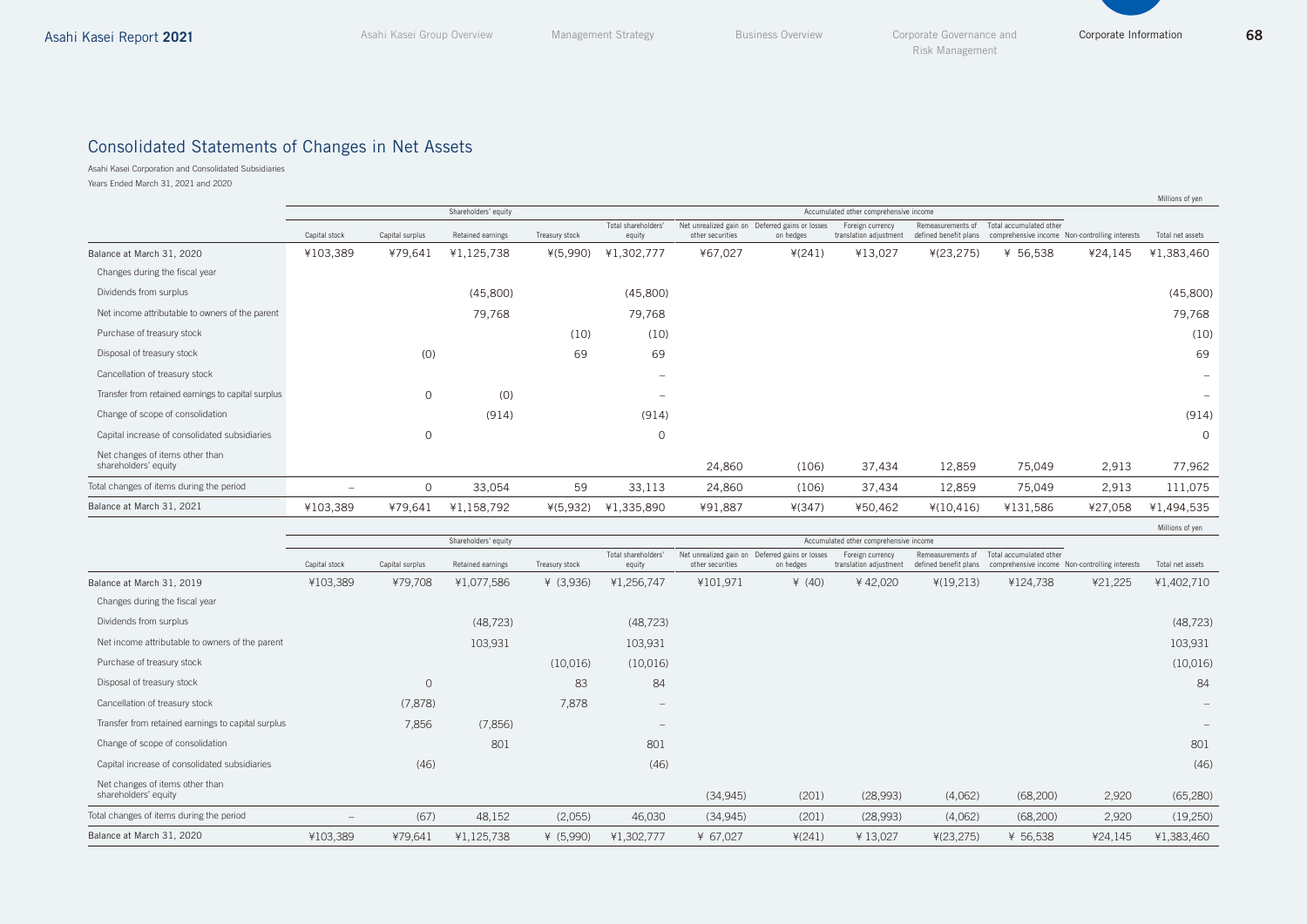Corporate Information

## Consolidated Statements of Changes in Net Assets

Asahi Kasei Corporation and Consolidated Subsidiaries Years Ended March 31, 2021 and 2020

|                                                         |                          |                 |                      |                |                              |                  |                                                              |                                            |                                            |                                                                           |           | Thousands of U.S. dollars* |
|---------------------------------------------------------|--------------------------|-----------------|----------------------|----------------|------------------------------|------------------|--------------------------------------------------------------|--------------------------------------------|--------------------------------------------|---------------------------------------------------------------------------|-----------|----------------------------|
|                                                         |                          |                 | Shareholders' equity |                |                              |                  |                                                              | Accumulated other comprehensive income     |                                            |                                                                           |           |                            |
|                                                         | Capital stock            | Capital surplus | Retained earnings    | Treasury stock | Total shareholders<br>equity | other securities | Net unrealized gain on Deferred gains or losses<br>on hedges | Foreign currency<br>translation adjustment | Remeasurements of<br>defined benefit plans | Total accumulated other<br>comprehensive income Non-controlling interests |           | Total net assets           |
| Balance at March 31, 2020                               | \$933,872                | \$719,366       | \$10,168,350         |                | $$(54,105)$ \$11,767,474     | \$605,429        | \$(2,177)                                                    | \$117,668                                  | \$(210,234)                                | \$510,686                                                                 | \$218,092 | \$12,496,251               |
| Changes during the fiscal year                          |                          |                 |                      |                |                              |                  |                                                              |                                            |                                            |                                                                           |           |                            |
| Dividends from surplus                                  |                          |                 | (413, 693)           |                | (413, 693)                   |                  |                                                              |                                            |                                            |                                                                           |           | (413, 693)                 |
| Net income attributable to owners of the parent         |                          |                 | 720,513              |                | 720,513                      |                  |                                                              |                                            |                                            |                                                                           |           | 720,513                    |
| Purchase of treasury stock                              |                          |                 |                      | (90)           | (90)                         |                  |                                                              |                                            |                                            |                                                                           |           | (90)                       |
| Disposal of treasury stock                              |                          | (0)             |                      | 623            | 623                          |                  |                                                              |                                            |                                            |                                                                           |           | 623                        |
| Cancellation of treasury stock                          |                          |                 |                      |                | $\qquad \qquad$              |                  |                                                              |                                            |                                            |                                                                           |           |                            |
| Transfer from retained earnings to capital surplus      |                          | $\circ$         | (0)                  |                | -                            |                  |                                                              |                                            |                                            |                                                                           |           |                            |
| Change of scope of consolidation                        |                          |                 | (8, 256)             |                | (8, 256)                     |                  |                                                              |                                            |                                            |                                                                           |           | (8, 256)                   |
| Capital increase of consolidated subsidiaries           |                          | $\circ$         |                      |                | $\mathbf 0$                  |                  |                                                              |                                            |                                            |                                                                           |           | $\Omega$                   |
| Net changes of items other than<br>shareholders' equity |                          |                 |                      |                |                              | 224,551          | (957)                                                        | 338,127                                    | 116,150                                    | 677,888                                                                   | 26,312    | 704,200                    |
| Total changes of items during the period                | $\overline{\phantom{0}}$ | 0               | 298,564              | 533            | 299,097                      | 224,551          | (957)                                                        | 338,127                                    | 116,150                                    | 677,888                                                                   | 26,312    | 1,003,297                  |
| Balance at March 31, 2021                               | \$933,872                | \$719,366       | \$10,466,914         |                | \$(53,581) \$12,066,570      | \$829,979        | \$(3,134)                                                    | \$455,803                                  | \$(94,084)                                 | \$1,188,565                                                               | \$244,404 | \$13,499,548               |

\* As the amounts shown in U.S. dollars are for convenience only, and are not intended to be computed in accordance with generally accepted translation procedures, the approximate current exchange rate of ¥110.71 = US\$1 pre